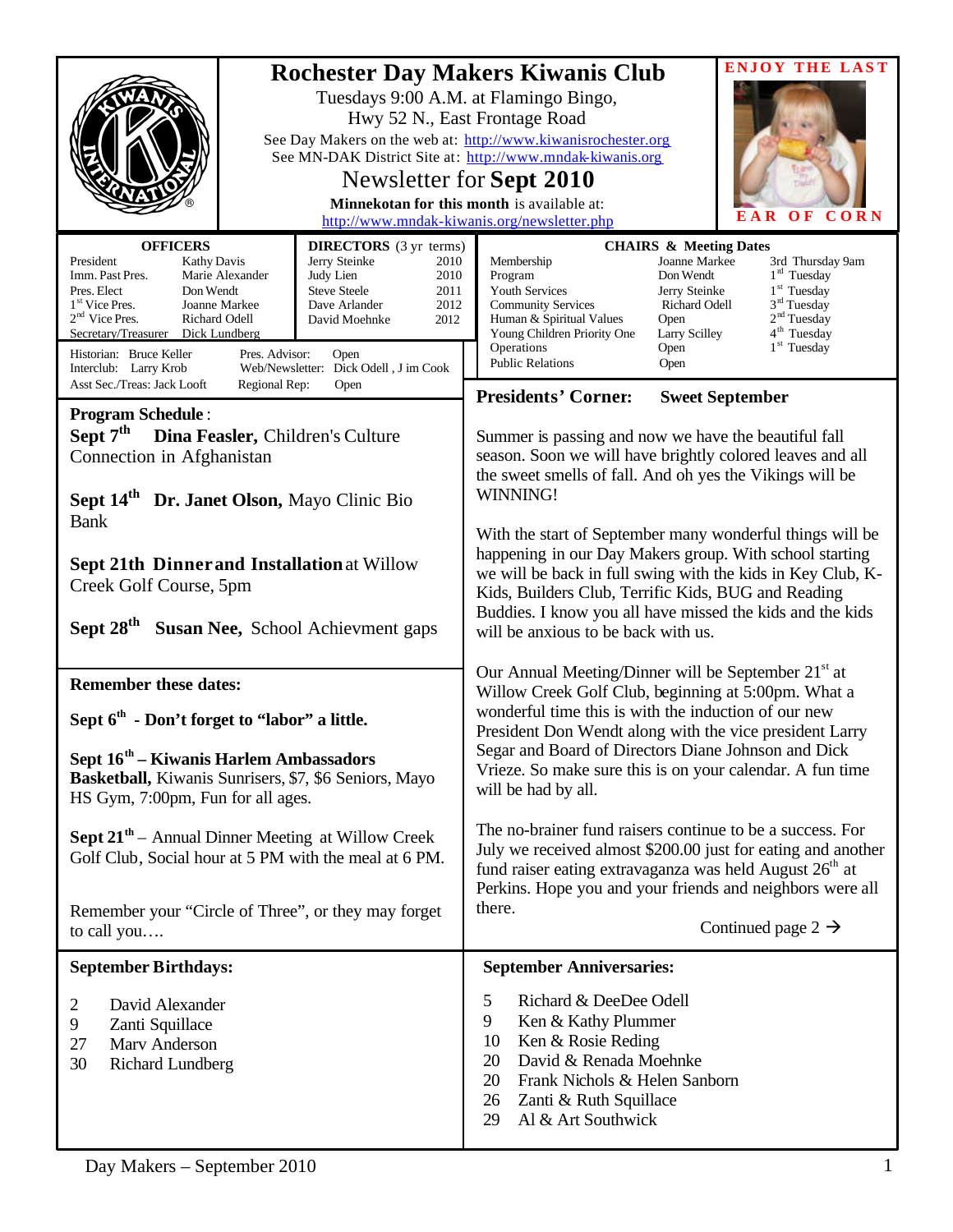| <b>Secretary/Treasurer's Report - Aug'10</b> |  |  |  |
|----------------------------------------------|--|--|--|
|----------------------------------------------|--|--|--|

| <b>Bank Balance 7/31/10:</b>        |    | \$15,192.65 |
|-------------------------------------|----|-------------|
| <b>Administrative Account:</b>      |    | \$12,392.60 |
| Service Account:                    |    | \$2,360.01  |
| Hockey/YCPO:                        | S. | 81.94       |
| <b>Bike Repair:</b><br>$\mathbb{S}$ |    | 233.10      |
| Key Club                            | S  | 125.00      |

**Day Makers on leave:**Judy Lien, Frank Nichols

**July Service Hour Statistics:** 521 hours by 46 members, 54% Participation.

## **August 10, 2010 Board Meeting Highlights:**

Our club needs a member to represent us on the city wide Christmas Anonymous project.

The board approved a Fifty Dollar donation to the Kids Vote Project.

# **COMMITTEE REPORTS**

There were none. Richard Lundberg, Secretary/Treasurer

# **Who is this Cyclops?**



Thanks for all those great live action club photos this past year Roger.

#### **Kiwanis Mission Statement:**

**Kiwanis is a global organization of volunteers dedicated to changing the world one child and one community at a time.**

## **President's Corner** (continued):

Quarry Hill was the place to be on August  $17<sup>th</sup>$  for our annual picnic and the best part about it is, WE HAD FOOD! What fun we had visiting and eating the great food from the Ye Old Butcher shop. Thank you Don and Sally and your great committee for organizing this fun event.

Have a Great FALL!

Take Care, Kathy Davis

# **Day Makers Annual Picnic:**

What a wonderful day for our picnic this year….food for all and a butterfly garden tour / lesson for our consideration. Thank you Al Strom.



Good food and a good time was had by all.



Talk, talk, talk …and then off to the dessert table which was just scrumptious!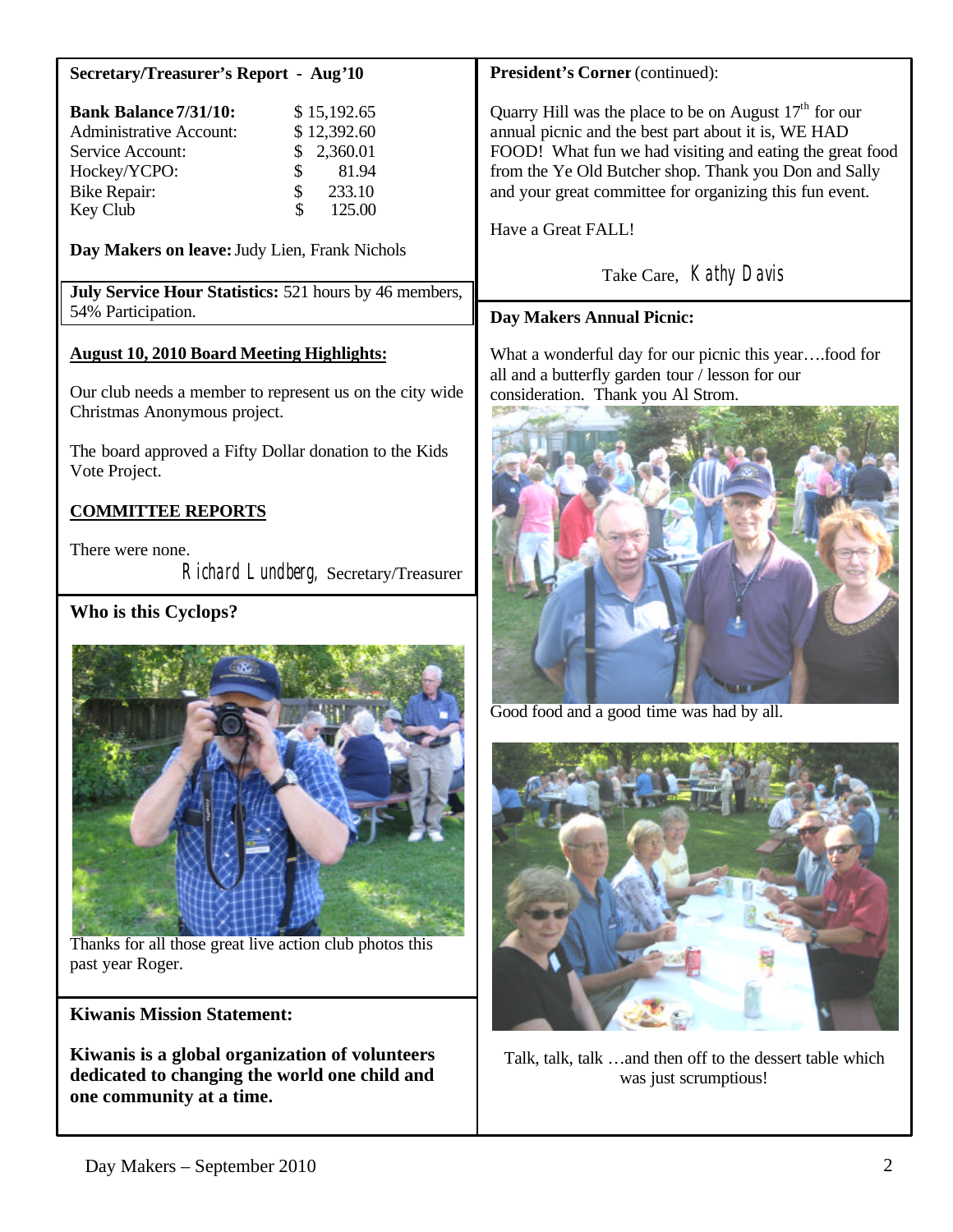| <b>WISDOM FROM Military TRAINING MANUALS:</b>                                                                                                                                                                                            | Fall Season: Take A Child To The Big Game                                                                                                                                                                       |  |  |
|------------------------------------------------------------------------------------------------------------------------------------------------------------------------------------------------------------------------------------------|-----------------------------------------------------------------------------------------------------------------------------------------------------------------------------------------------------------------|--|--|
| 'If the enemy is in range, so are you.' -Infantry Journal                                                                                                                                                                                |                                                                                                                                                                                                                 |  |  |
| 'Tracers work both ways.' -Army Ordnance Manual-                                                                                                                                                                                         |                                                                                                                                                                                                                 |  |  |
| 'Five second fuses last about three seconds.' - Infantry<br>Journal -                                                                                                                                                                    |                                                                                                                                                                                                                 |  |  |
| 'Any ship can be a minesweeper. Once.' -Naval Ops<br>Manual-                                                                                                                                                                             |                                                                                                                                                                                                                 |  |  |
| 'Never tell the Platoon Sergeant you have nothing to do.'<br>- Unknown Infantry Recruit-                                                                                                                                                 |                                                                                                                                                                                                                 |  |  |
| 'If you see a bomb technician running, try to keep up to<br>him.' - Infantry Journal-                                                                                                                                                    |                                                                                                                                                                                                                 |  |  |
| 'Yea, Though I Fly Through the Valley of the Shadow of<br>Death, I Shall Fear No Evil. For I am at 50,000 Feet and<br>Climbing.' - Sign over SR71 Wing Ops-                                                                              |                                                                                                                                                                                                                 |  |  |
| 'You've never been lost until you've been lost at Mach 3.'<br>- Paul F. Crickmore (SR71 test pilot) -                                                                                                                                    | Two granddaughters getting ready for the big "Husker"<br>football game-day party. They are so helpful                                                                                                           |  |  |
| <b>Day Maker Special Events:</b>                                                                                                                                                                                                         | <b>A Few More Military Training Wisdoms:</b>                                                                                                                                                                    |  |  |
| Our yearly picnic was a smashing success. Everyone got<br>their fill, the meal was there 10 minutes before serving<br>was scheduled, and God gave a us day that was<br>memorable. Thanks to all who helped with the set up and           | 'When one engine fails on a twin-engine airplane, you<br>always have enough power left to get you to the scene of<br>the crash.' -Multi-Engine Training Manual-                                                 |  |  |
| clean up. Our next important get together will be our<br>yearly dinner and installation to be held September 21 <sup>st</sup> .<br>Social hour will be at 5PM with dinner at 6PM.                                                        | Without ammunition, the Air Force is just an expensive<br>flying club.' - Unknown Author-                                                                                                                       |  |  |
| It will again be at Willow Creek Golf Course. Last year<br>the meal and facility were great. The price will be \$18<br>and includes the meal, tax and gratuity. We will have the                                                         | 'Airspeed, altitude and brains. Two are always needed to<br>successfully complete the flight.' -Basic Flight Training<br>Manual                                                                                 |  |  |
| choice of 2 different meats, 2 salads, vegetable, potato,<br>roll and coffee. Please sign up this week so we can let the<br>chef know how many to plan for. We will again have a<br>Silent Auction so start thinking about items you can | The Piper Cub is the safest airplane in the world; it can<br>just barely kill you.' - Attributed to Max Stanley (<br>Northrop test pilot) -                                                                     |  |  |
| donate.                                                                                                                                                                                                                                  | <b>NO BRAINER FUNDRAISER:</b>                                                                                                                                                                                   |  |  |
| Please call Don Wendt at 282-2797 if you have an item<br>to donate or if you have any questions.<br>Don Wendt                                                                                                                            | We're going keep the program going by having another<br>"No Brainer" day, <b>THURSDAY</b> September 23 <sup>rd</sup> , set<br>aside as Kiwanis Day Makers day. Come one - come all.<br>Eat early $-$ eat often. |  |  |
| <b>Kids Voting Program:</b>                                                                                                                                                                                                              | Regards, Dave Moehnke                                                                                                                                                                                           |  |  |
| Get ready for November  Check out these websites<br>for more info:                                                                                                                                                                       | PS: See next page for 3 Perkins South coupons                                                                                                                                                                   |  |  |
|                                                                                                                                                                                                                                          |                                                                                                                                                                                                                 |  |  |
| http://kidsvotingusa.org or http://kidsvoting.com                                                                                                                                                                                        |                                                                                                                                                                                                                 |  |  |